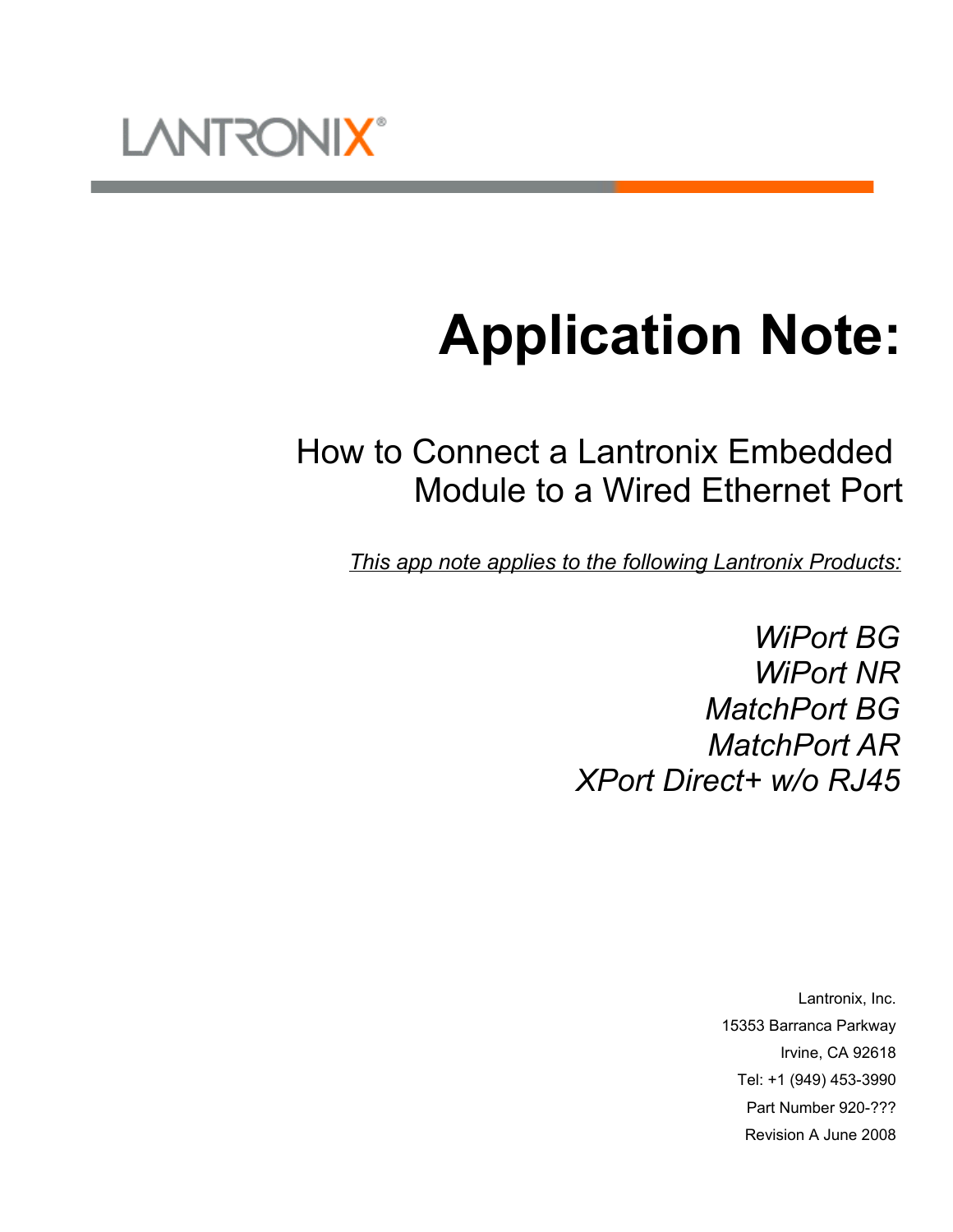### **Overview**

This application note shows Hardware Engineers how to connect a wired Ethernet port to a Lantronix embedded module. This application note shows how to add an Ethernet RJ45 and magnetics to any of the following Lantronix Products:

- *WiPort BG*
- *WiPort NR*
- *MatchPort BG*
- *MatchPort AR*
- *XPort Direct+ w/o RJ45*

There are several advantages to providing an Ethernet module with an embedded Phy that requires an external RJ45 connector and magnetics.

- 1. Allows the OEM more flexibility to select the best version of the RJ45 connector. Depending on the mechanical mounting requirements, horizontal or vertical mount can be used.
- 2. For harsh environments, it is possible to select a sealed or water tight connector.
- 3. Allows a way to design a POE interface. There is an application note available that shows how to add a Powered Device (PD) interface.

Circuit diagrams and references component part numbers for the magnetics and the RJ45 connector are also provided.

## **Connecting a Lantronix Module to a Wired Ethernet**

The WiPort BG and the MatchPort BG feature both a wireless 802.11BG and a wired Ethernet port with an embedded Phy. The WiPort NR, MatchPort AR and the XPort Direct+ w/o RJ45 are strictly wired Ethernet modules. In all cases, the wired Ethernet port is a fully integrated 100BASE-TX/10BASE-T Physical Layer. However, the addition of magnetics and an RJ45 connector are required to complete the interface.

There are 2 choices for the addition of magnetics and a connector. One option is to use an external magnetic isolation 802.3 10/100 Base-T Ethernet transformer and a regular RJ45 connector. If PC board space is critical, the second choice is to use an integrated RJ45 connector with a built-in 802.3 10/100 Base-T Ethernet transformer. For use in harsh environments Transient Voltage Suppressors (TVS) are recommended.

There is an option to implement Power-Over-Ethernet (POE) using the WiPort and the wired Ethernet channel. For more information, please contact your local Lantronix Field Application Engineer.

#### **Selecting LAN magnetics**

For communications on a local area network, a magnetic filter module is required. The magnetics provide impedance matching, signal shaping and conditioning, high voltage isolation and common-mode noise reduction. 10/100 Base-T Ethernet utilizes Unshielded Twisted Pair (UTP)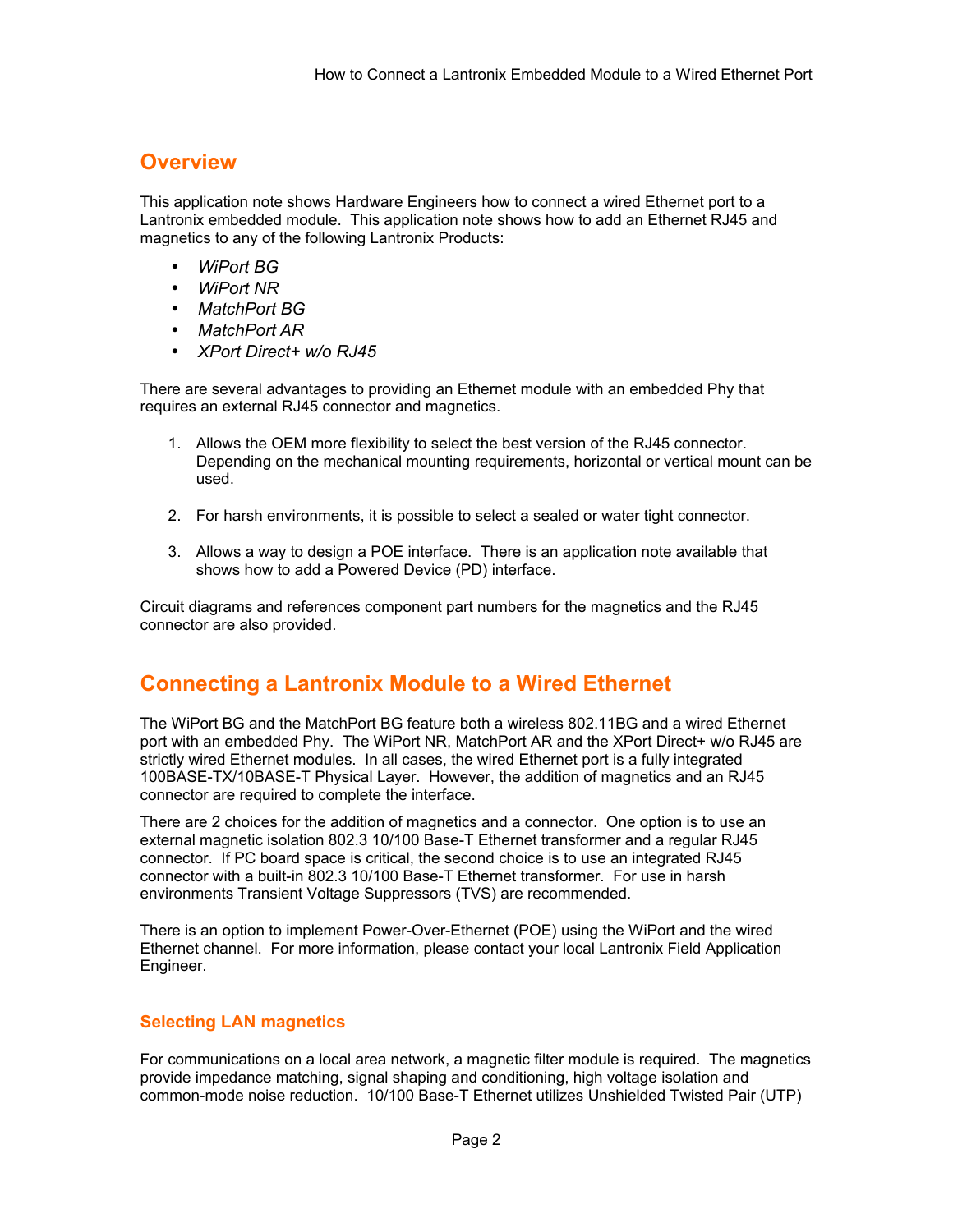transmission cable. The UTP wiring is prone to noise pickup that leads to conducted and radiated noise emission. The magnetics help to filter out the noise, provide good signal integrity and good electrical isolation.

The recommended Magnetics has a 1:1 transmit turns ratio, 1,500 volts isolation, center taps on both sides of the transformer, a choke on both the transmit / receive channels and has been designed for use with 10/100 Base-T Ethernet networks. The following are some additional factors to consider when selecting the Magnetics for LAN communications.

#### **Common-Mode Choke**

For 10/100 Mbps communications, a common-mode choke is necessary for a system to pass FCC testing. The choke presents a high impedance to common-mode noise but a low impedance for differential-mode signals. For a WiPort application, both transmit and receive channels must have a choke and both chokes should be wired directly to the RJ-45 connector (see figure 1).

#### **Crosstalk**

Another consideration is crosstalk between the transmit and receive channels. This crosstalk can cause trouble during EMC testing. Magnetics with a shield between the two channels can minimize crosstalk and provide an additional 10dB of rejection.

#### **Insertion Loss**

Insertion loss is the loss of the transfer energy from the source to the load.

#### **Return Loss**

Return loss defines the level of matching between the source and load impedance.

#### **Common-Mode Rejection**

Common-mode rejection is the ability to reject a signal which, referenced to ground, has the same amplitude and phase on both inputs. This signal, which is usually the result of noise or a small impedance mismatch, produces a small differential error voltage at the input terminals of the Ethernet. Subsequently, this error gets amplified right along with the desired communications signal. The magnetics plays a major role in knocking down this common-mode noise down to an acceptable level.

#### *Page* 3

*Lantronix, Inc. has made reasonable efforts to ensure the accuracy of the information contained herein as of the date of this publication, but does not warrant that* the information is accurate or complete. Lantronix undertakes no obligation to update the information in this publication. Lantronix specifically disclaims any and<br>all liability for loss or damages of any kind resulting *2004 Lantronix is a registered trademark of Lantronix, Inc. WiPort and XPort are trademarks of Lantronix, Inc. All other trademarks are the property of their respective owners. Specifications subject to change without notice. All rights reserved.*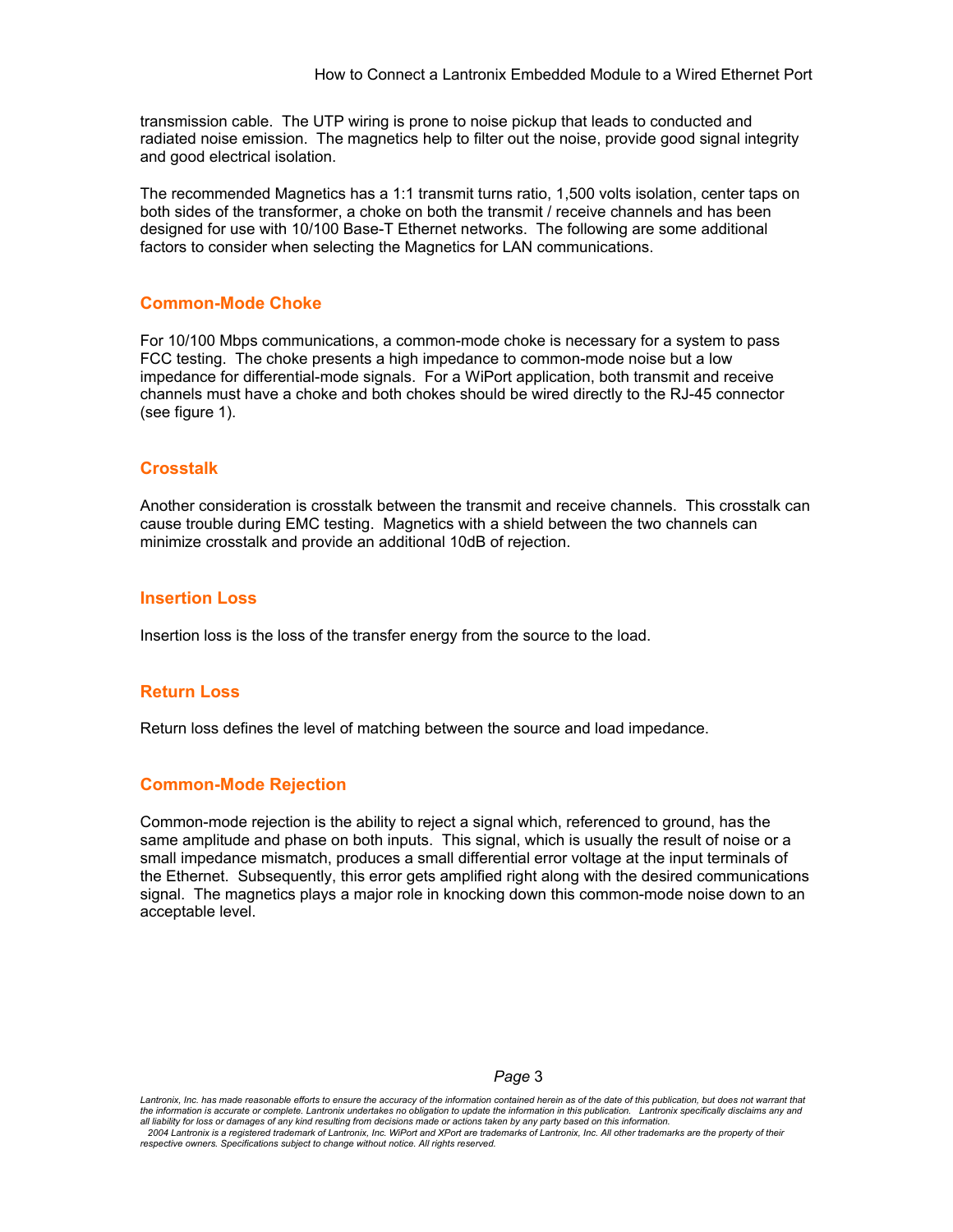#### **PCB layout Considerations**

For optimal performance on a high speed Ethernet LAN, differential routing on the Ethernet pairs should be used. The RX+/- pair and the TX+/- pair should be routed as 100 ohm differential pairs on a layer next to the signal ground plane. The use of vias on these nets should be minimized. The pairs should also be routed away from other nets. The area under the magnetics should be voided of all signals and power planes. In the case of separate magnetics and RJ45 signal ground and power planes should be voided between the magnetics and RJ45. In addition, all signals other than the Ethernet pairs should not be routed between the magnetics and RJ45.

#### **Reference components**

The following vendor components and part numbers have been used by Lantronix in similar designs. Please review their data sheets carefully before using them in your design. Although they are similar in circuitry, they may not be plug compatible. They are shown here for reference only.

| <b>Description</b>                                  | <b>Vendor</b>                             | <b>Vendor part number</b>                  |  |
|-----------------------------------------------------|-------------------------------------------|--------------------------------------------|--|
| RJ45 connector with integrated<br>magnetics         | <b>Bothhand LAN-Mate</b><br><b>Series</b> | LU1T041C-43LF                              |  |
| RJ45 connector with integrated<br>magnetics         | <b>XFMRS</b> Inc.                         | XFATM2G-COMBO1-4MS                         |  |
| RJ45 connector with integrated<br>magnetics         | <b>Bel Fuse</b>                           | SI-10223 or SI-40101                       |  |
| RJ45 connector without<br>magnetics                 | <b>Stewart Connector</b>                  | SS-700810S-A-NF-1-BB                       |  |
| 10/100 Base-TX Magnetic<br>module                   | Halo Electronics Ultra<br><b>Series</b>   | TG110-S055N2                               |  |
| Capacitors - high voltage 250 V<br>AC rated for ESD | Murata Erie                               | GHM2143B103MAC250 or<br>GA252DB3E2103MY02L |  |

*Page* 4

*Lantronix, Inc. has made reasonable efforts to ensure the accuracy of the information contained herein as of the date of this publication, but does not warrant that* the information is accurate or complete. Lantronix undertakes no obligation to update the information in this publication. Lantronix specifically disclaims any and<br>all liability for loss or damages of any kind resulting *2004 Lantronix is a registered trademark of Lantronix, Inc. WiPort and XPort are trademarks of Lantronix, Inc. All other trademarks are the property of their respective owners. Specifications subject to change without notice. All rights reserved.*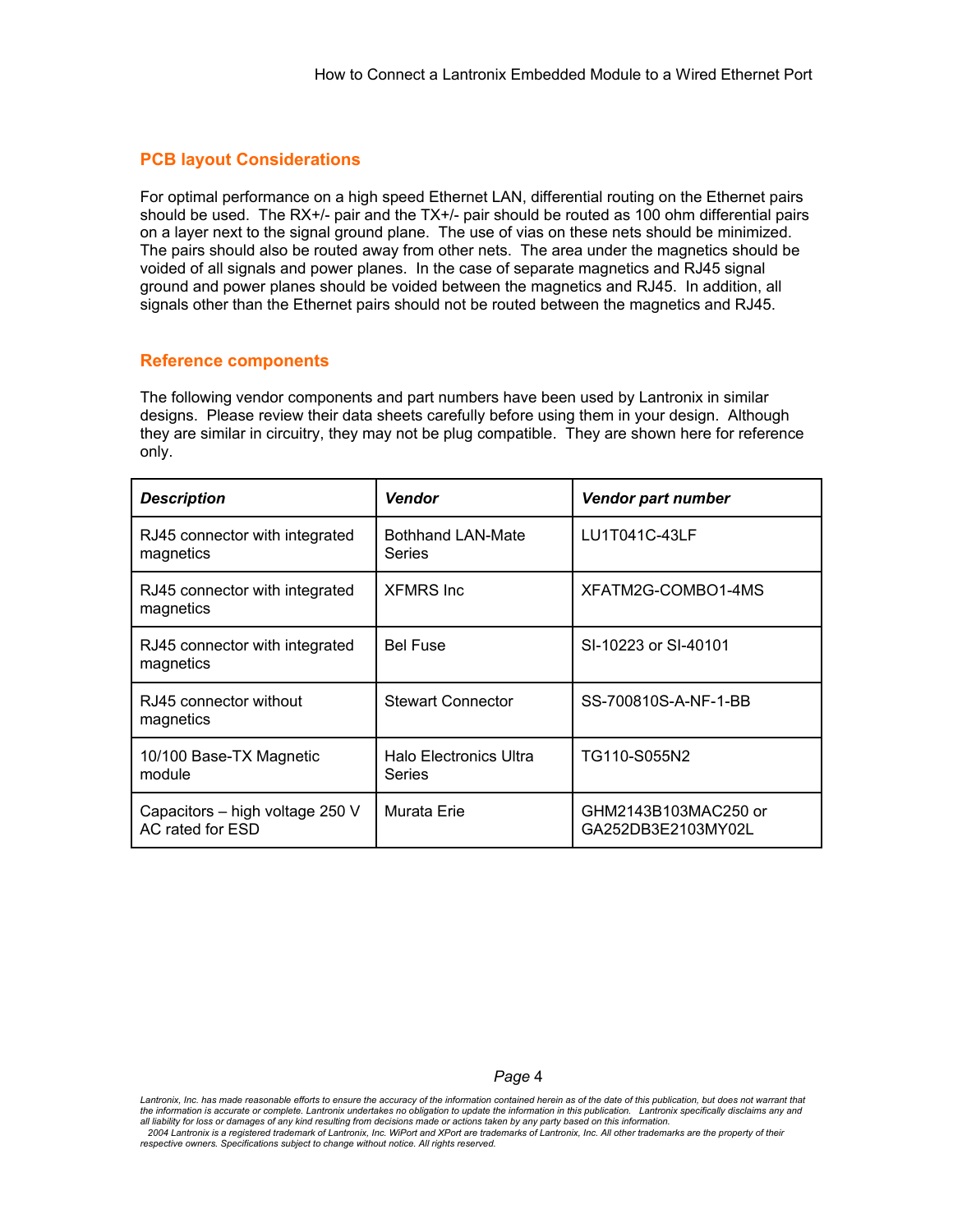#### **Pin Outs for Lantronix Modules**

The following Lantronix module pin outs are provided for referencing with the following diagrams. Please review the modules data sheets and/or Integration Guide carefully before designing them in your circuit. They are shown here for reference only.

| <b>Signal description</b> | <b>WiPort BG &amp;</b><br><b>WiPort NR</b> | <b>MatchPort</b><br>ВG | <b>MatchPort</b><br><b>AR</b> | <b>XPort Direct+</b><br>w/o RJ45 |
|---------------------------|--------------------------------------------|------------------------|-------------------------------|----------------------------------|
| <b>Ethernet TX-</b>       | 29                                         |                        | 2.8                           |                                  |
| Ethernet TX+              | 30                                         | 6                      | 2.6                           |                                  |
| Ethernet RX center tap    | 31                                         | 12                     | 2.12                          | 18                               |
| Ethernet TX center tap    | 32                                         | 10                     | 2.10                          | 8                                |
| <b>Ethernet RX-</b>       | 33                                         | 16                     | 2.16                          | 16                               |
| Ethernet RX+              | 34                                         | 14                     | 2.14                          | 14                               |
| Status LED1               | 28                                         | 18                     | 2.18                          | 12                               |
| Status LED <sub>2</sub>   | 27                                         | 20                     | 2.20                          | 20                               |

#### **External Magnetics and RJ-45 Connector Design**

For an Ethernet design that requires external magnetics and a discrete RJ45 connector, the following circuit diagram (Figure 1) provides an overview.





#### *Page* 5

*Lantronix, Inc. has made reasonable efforts to ensure the accuracy of the information contained herein as of the date of this publication, but does not warrant that* the information is accurate or complete. Lantronix undertakes no obligation to update the information in this publication. Lantronix specifically disclaims any and<br>all liability for loss or damages of any kind resulting *2004 Lantronix is a registered trademark of Lantronix, Inc. WiPort and XPort are trademarks of Lantronix, Inc. All other trademarks are the property of their respective owners. Specifications subject to change without notice. All rights reserved.*